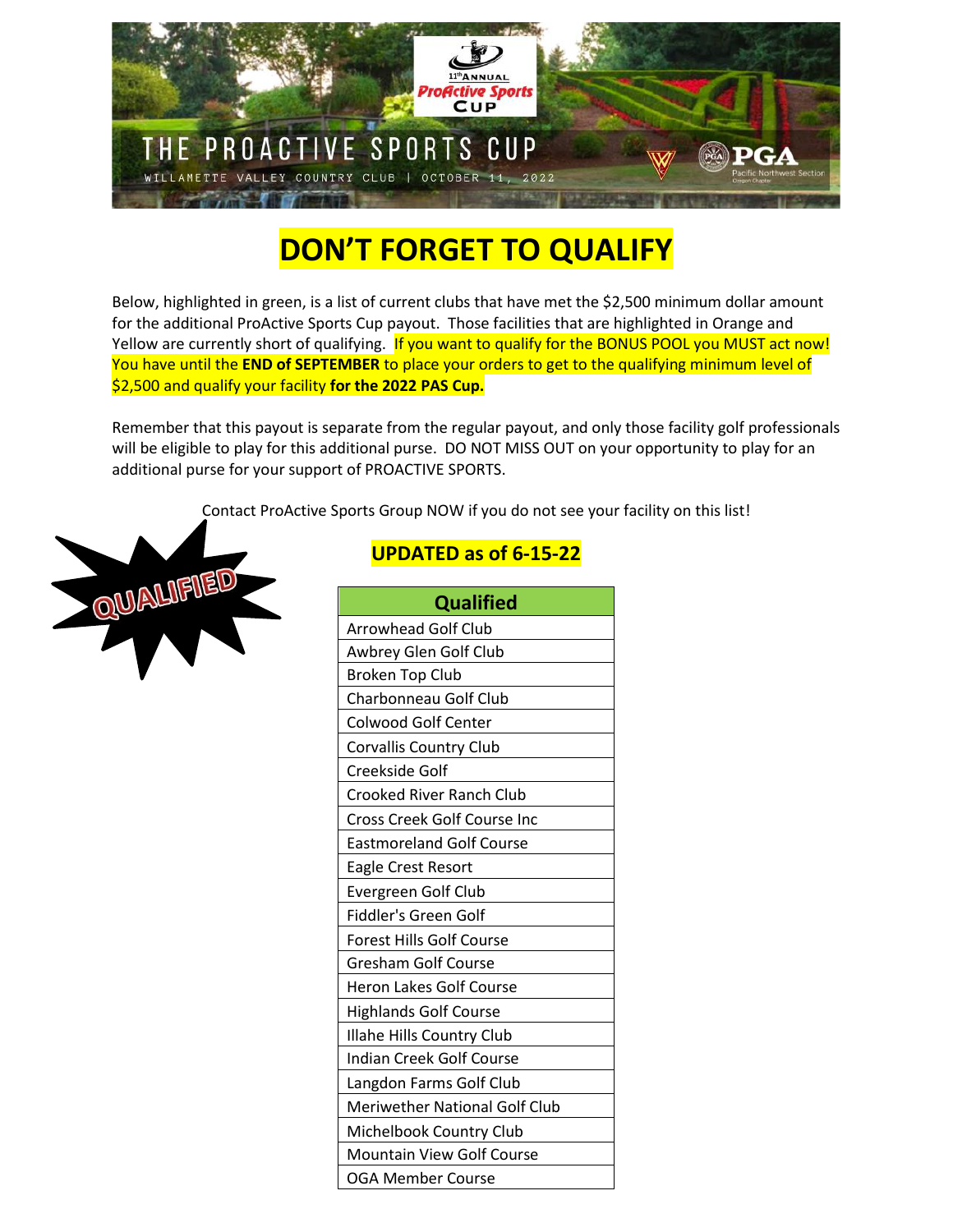| <b>Orchard Hills Country Club</b>     |
|---------------------------------------|
| Oswego Lake Country Club              |
| <b>Portland Golf Club</b>             |
| Pro Golf of Bend                      |
| Quail Run Golf Course                 |
| Quail Valley Golf Course              |
| Red Tail Golf Course                  |
| Riverside Golf & Country Club         |
| <b>Rock Creek Country Club</b>        |
| Royal Oaks Country Club               |
| Sah-Hah-Lee Golf Course & DR          |
| Salem Golf Club                       |
| Salishan Golf Links                   |
| Santiam Golf Club                     |
| Shadow Hills Country Club             |
| Spring Hill Golf Club                 |
| <b>Stone Creek Golf Club</b>          |
| <b>Summerfield Golf Course</b>        |
| The Oregon Golf Club                  |
| The Reserve Vineyards and GC          |
| <b>Three Rivers Golf Course</b>       |
| <b>Tri-Mountain Golf Course</b>       |
| <b>Trysting Tree Golf Course</b>      |
| <b>Tualatin Country Club</b>          |
| <b>Tualatin Island Greens</b>         |
| Vanco Golf Range                      |
| <b>Waverley Country Club</b>          |
| <b>Willamette Valley Country Club</b> |

## **\$1000 Or Less to Qualify**

| <b>Black Butte Ranch</b>           |
|------------------------------------|
| Diamond Woods Golf Course          |
| <b>Fairway Village Golf Course</b> |
| <b>Gearhart Golf Links</b>         |
| <b>McNary Golf Club</b>            |
| Meadow Lakes Golf Course           |
| Rose City Golf Course              |
| Skamania Lodge                     |
| The Dalles Country Club            |
| <b>Westside Driving Range</b>      |
| Widgi Creek Golf Club              |

## **\$1500 Or Less to Qualify**

Brasada Ranch

Eugene Country Club

Glendoveer Golf Course

Juniper Golf Club

Pine Crest Golf Course